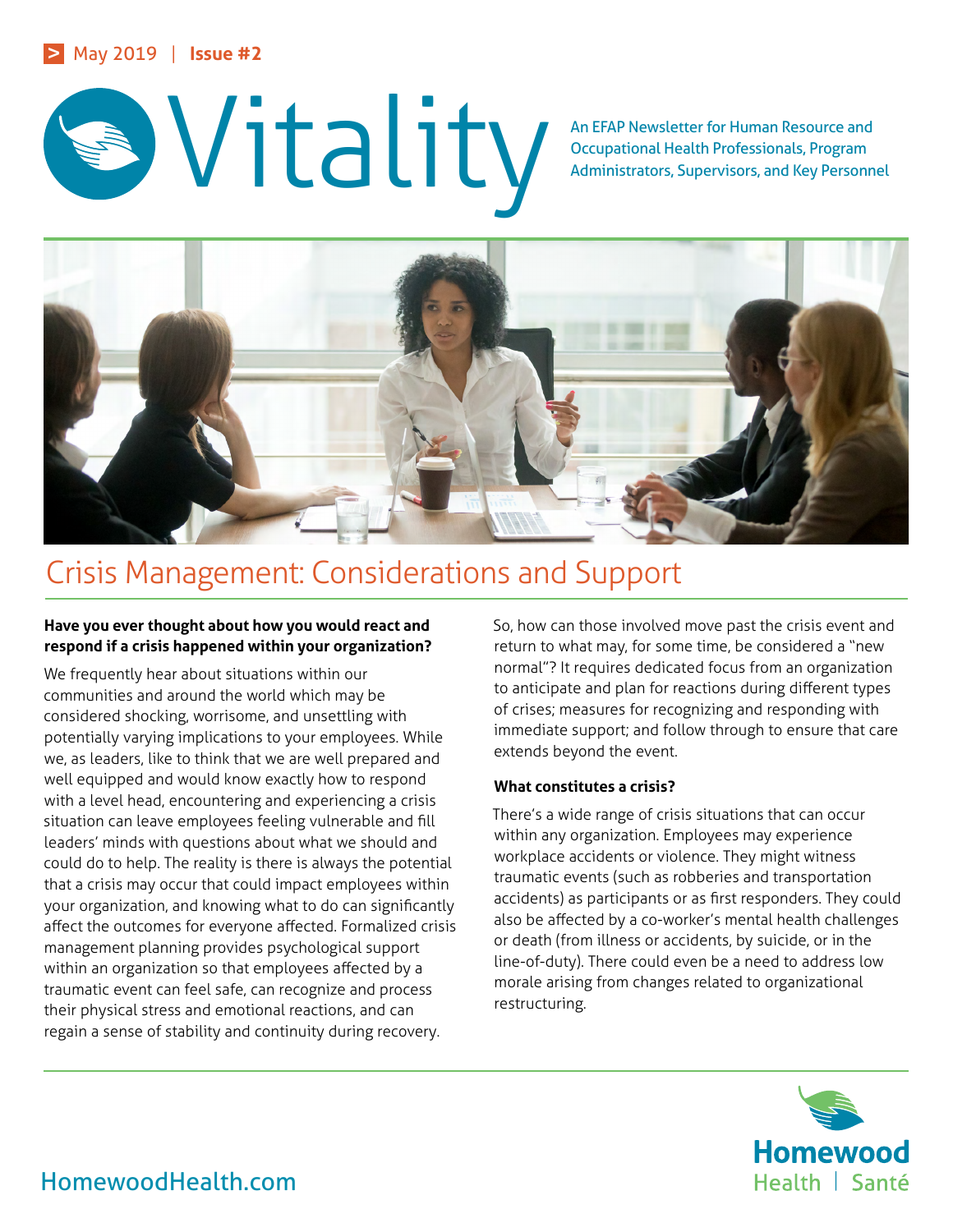All of the unique circumstances associated with each incident will have an effect on how employees cope, address and recover from the trauma.

These catalysts create a need to embrace immediate and short-term psychological care to help "restore equilibrium, functioning and to minimize the potential of long-term harm."1

### **What do employees need most in a crisis?**

Above all, employees will look for the organization's leaders to acknowledge that there is an active incident and share accurate information and knowledge about the crisis event. Due to their nature, crises are often chaotic, and the speed with which they can occur can create an information vacuum.

- Employees will expect an immediate reaction and reassurance that a response is in place.
- Crisis events compromise people's natural environments and their emotions. Employees will need to know that they are safe, that they are well-supported, and that their organization and leadership care about them.
- They will want to know that someone is listening to what they have to say and that the organization wants to continue to hear from them.
- Employees, in turn, need to understand their collective strengths and capabilities, while having confidence that someone is taking the lead to help find the way for things to return to normal.

## **Being prepared with the best-laid plans**

Crisis situations are unpredictable, and the effects on an organization are unavoidable. Many companies are no longer leaving things up to chance, but, instead, they are taking time to develop and test formal Crisis Management Plans. Those companies will be most resilient as a crisis unfolds. They will also be more confident in their reactions and will be able to respond most rapidly to put supports in place for their employees.

An article in the Ivey Business Journal published shortly after 9/11 shared some critical insights that continue to hold true today:

 *No organization is capable of preparing for all crises that might potentially affect it, nor should it attempt to develop that capability. Instead, preparing a portfolio of responses to different clusters of crises increases the likelihood that if a crisis occurs, people will think clearly, to improvise to deal with the immediate situation, gather facts quickly, and make decisions and take action to ensure the best response possible.<sup>2</sup>*

Organizations vary in size, complexity and demographics. As leaders, we can simplify, as needed, to create a fairly straightforward process when developing a crisis management procedure and/or solution. A first step is to establish a dedicated crisis response team.

## **1. Choose who will lead the response team, and who else will participate**

It starts with identifying who will be responsible for leading the core response team and determining what other representatives from the business should be involved. Generally, the team is comprised of a core group of C-Level Executives, frontline leaders and supervisors. A smaller, more intimate core group is often better to keep priorities clearly established. Each team member must understand their role in helping employees through an incident while keeping the team's overall mandate in perspective.

#### **2. Discuss what kinds of crisis event could happen**

As part of pre-planning, the group will need to talk through different situations and potential scenarios that could arise. Having conversations about business operations and the effect that crises could have on employees individually, but also on work teams, is essential. The team must be able to identify, "the needs and vulnerabilities of their organization, environments, stakeholders and industry."3 The value of these discussions shouldn't be discounted: too narrow a focus on one area or another could make for devastating consequences during a live crisis event. It's crucial not to underestimate the psychological effects a crisis could have on a workplace. The team needs to plan for the "people" issues that will follow.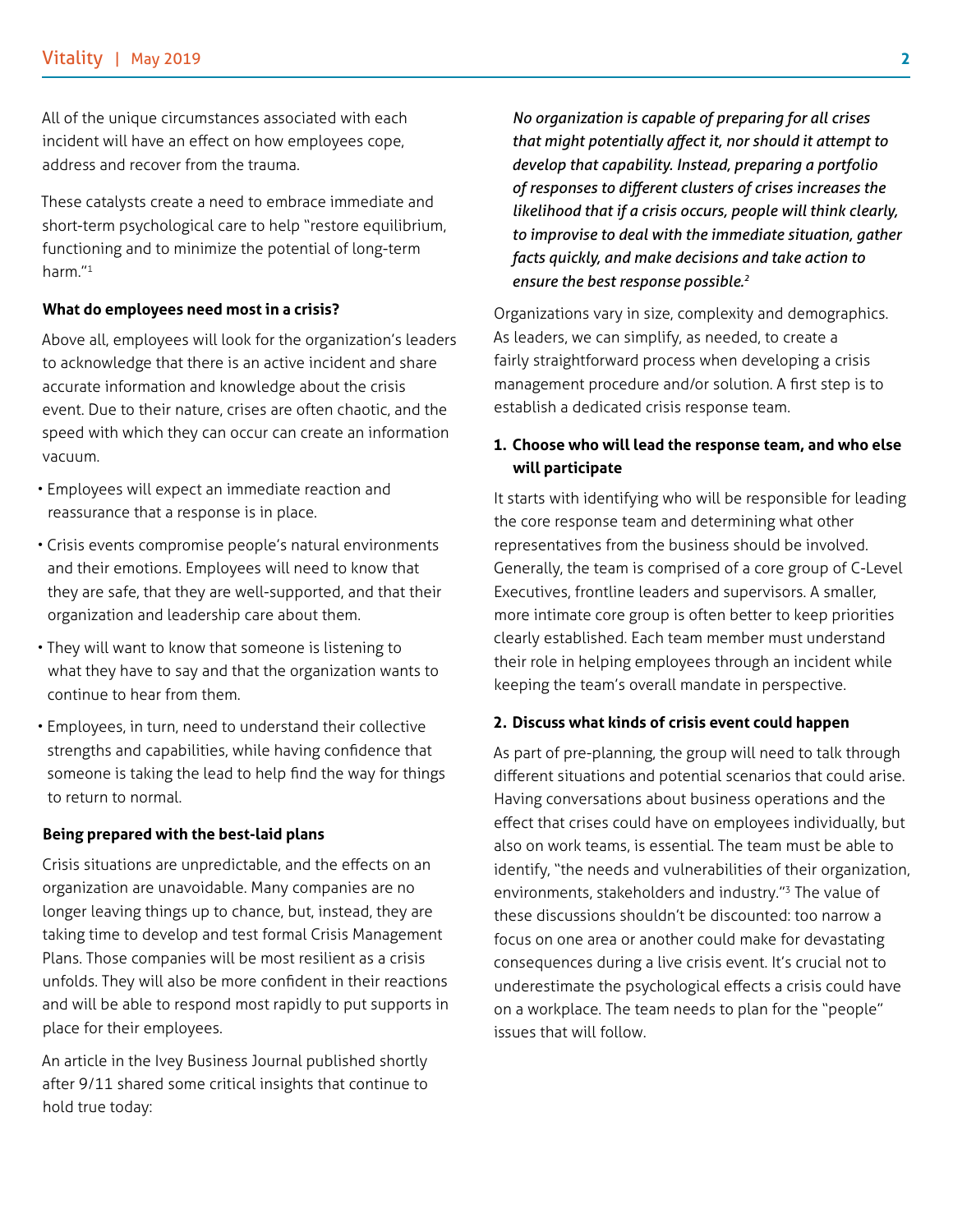#### **3. Document the plan**

Investing time in the discussions is vital, but having a documented plan for employees to follow through the chaos that often ensues during a crisis situation will make all the difference. The plan should identify each team member's role during a crisis event and the tasks they are expected to handle. It should also list the procedures to follow for some main crisis themes. Keep in mind though, that documentation should not try and cover off every scenario.

#### **4. Testing**

Having a base plan will prove invaluable and allow you to deal with curve-balls that will arise. The team should regularly choose a scenario and walk through what the response would be. This exercise will help everyone understand their reactions, how they think on their feet and their resilience.

#### **5. Communications are key**

Don't underestimate the value and importance of communications as a component of the plan. It's something that is often overlooked. As leaders, we may assume that it's about getting messages out, but listening to the pulse of what is happening and collecting information to understand how the situation is evolving is critically important. Communication encompasses perspective, tone, and emotion. It also creates confidence and trust.

# **What if your organization doesn't have a dedicated team or plan, or your existing crisis management team needs help?**

Organizations that don't have a dedicated team or focused plan to help guide their response during a crisis will have a harder time supporting employees during and after an incident. There will be a myriad of disruptions that follow and working through these on-the-fly may not be as effective as if pre-planning had been in place. It will take longer to emerge from the crisis if you don't have a vision of what the post-incident world will look like. Since the reaction needs to be immediate, it may be more effective in the moment to recognize when professionals need to be introduced.

There could also be times where the incident is so severe or overwhelming for an organization with established teams and protocols that they need immediate onsite help.

A professional crisis management response team offers a range of trauma response experts who can deploy personal services immediately wherever they are needed. They will help leaders work with employees when addressing incidents and provide immediate and longer-term help for groups and individuals. As third party experts and observers, they can dig deep, drawing from their experiences working through crisis situations with other organizations, bringing forward important perspectives and ensuring objectivity is in place.

Professional crisis management teams offer education for leaders and internal teams about what to look for as employees exhibit signs of distress. They can share warning signs and provide solutions for leaders to use to help employees work through the event. For example, one area of focus might be to teach leaders indicators for selfharm and/or suicide. The team may teach leaders how to encourage those impacted to seek the assistance needed, how to converse – even through difficult conversations – and how to convey support while listening. They will also ensure the leadership team feels well supported and, during the consultation, help them understand when it's time to have an expert intervene, and even when to call 911.

#### **How long will it be until things get back to normal?**

It is important to recognize that, after the intensity and immediacy of initial responses to a traumatic event, it will take time for employees to process what has happened. In fact, this process can last weeks, months, or longer and movement between various phases of acceptance can re-intensify around milestone dates, even after a significant amount of time has passed. You may find that some employees lament and focus on "lasts" – like recalling when it was the last time something happened before the crisis. Others may focus on "firsts" – such as the first office party after the event. All of these are indicative that employees are still processing information about the crisis and leaders should realize that they "cannot artificially speed [that] up."4